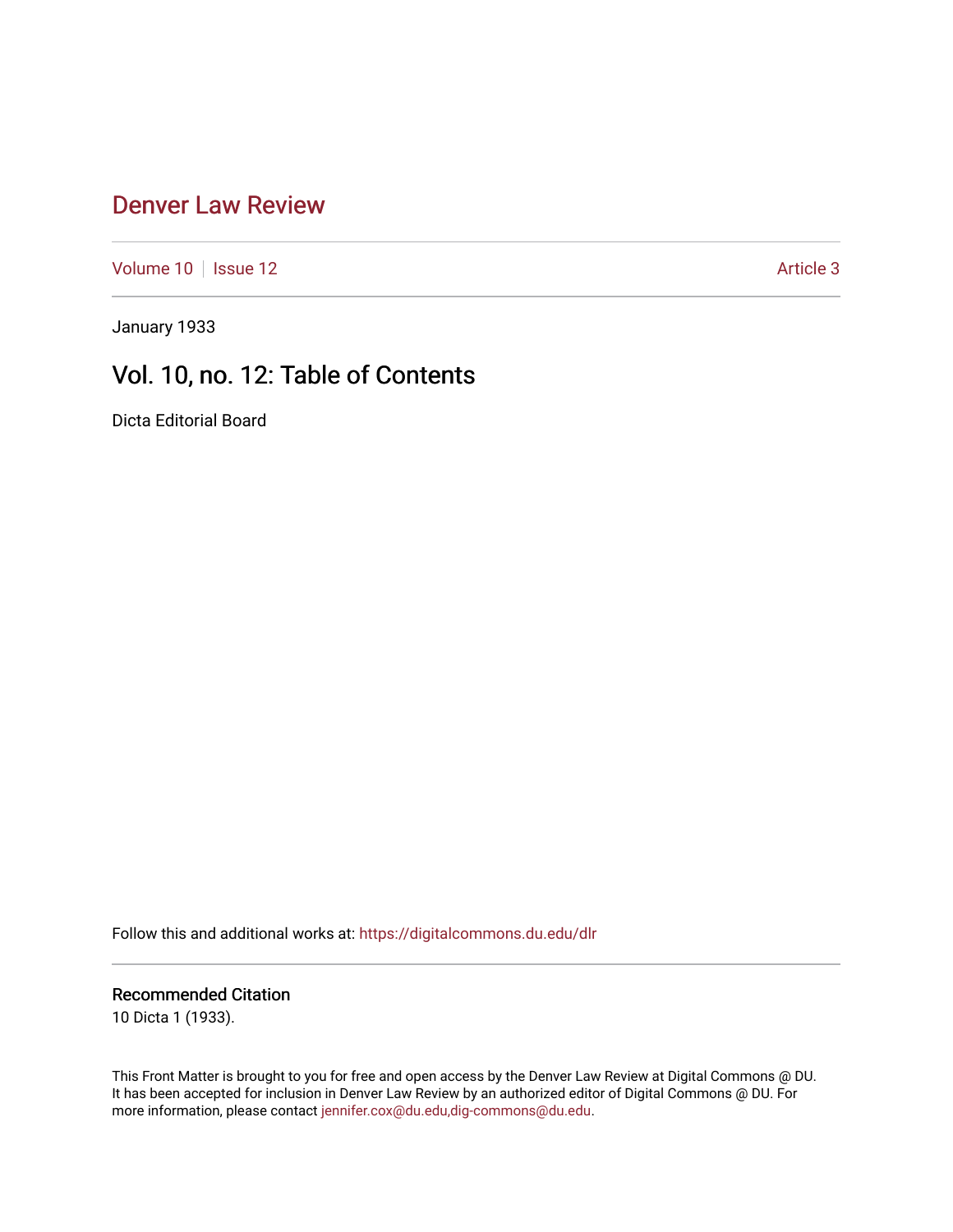$\mathbf{C}\mathbf{\,T}$ 



20 cents a copy **\$1.75** a year

 $P_{\text{max}}$ 

### OCTOBER, 1933

|                                                                   |  |  |  | г ахс |
|-------------------------------------------------------------------|--|--|--|-------|
| Dicta Observes                                                    |  |  |  | 347   |
| The Prosperity of a Jest<br>By J. W. Kelley                       |  |  |  | 350   |
| Judge John C. Bell.                                               |  |  |  | 352   |
| Who Is This Forgotten Man—What of the Lawyer?<br>By Earle L. Shaw |  |  |  | 353   |
| Hiram Pits Bennet<br>By William H. Robinson, Jr.                  |  |  |  | 356   |
| Dictaphun                                                         |  |  |  | 364   |
|                                                                   |  |  |  | 366   |
|                                                                   |  |  |  |       |

Published monthly **by** the Denver Bar Association and devoted to the interests of the Association.

*Address all communications concerning:*

Editorial Matters, to Dicta, Roy **0.** Samson, Editor-in-Chief, 1020 University Bldg., Denver, Colo.

Advertising, to Dicta, Sydney H. Grossman and M. **0.** Edison, Business Managers, 618 Symes Bldg., Denver, Colo.

Subscriptions, to Dicta, James A. Woods, Secretary Denver Bar Association, 1022 Midland Savings Bldg., Denver, Colo.

*Member of Colorado Press Association.*